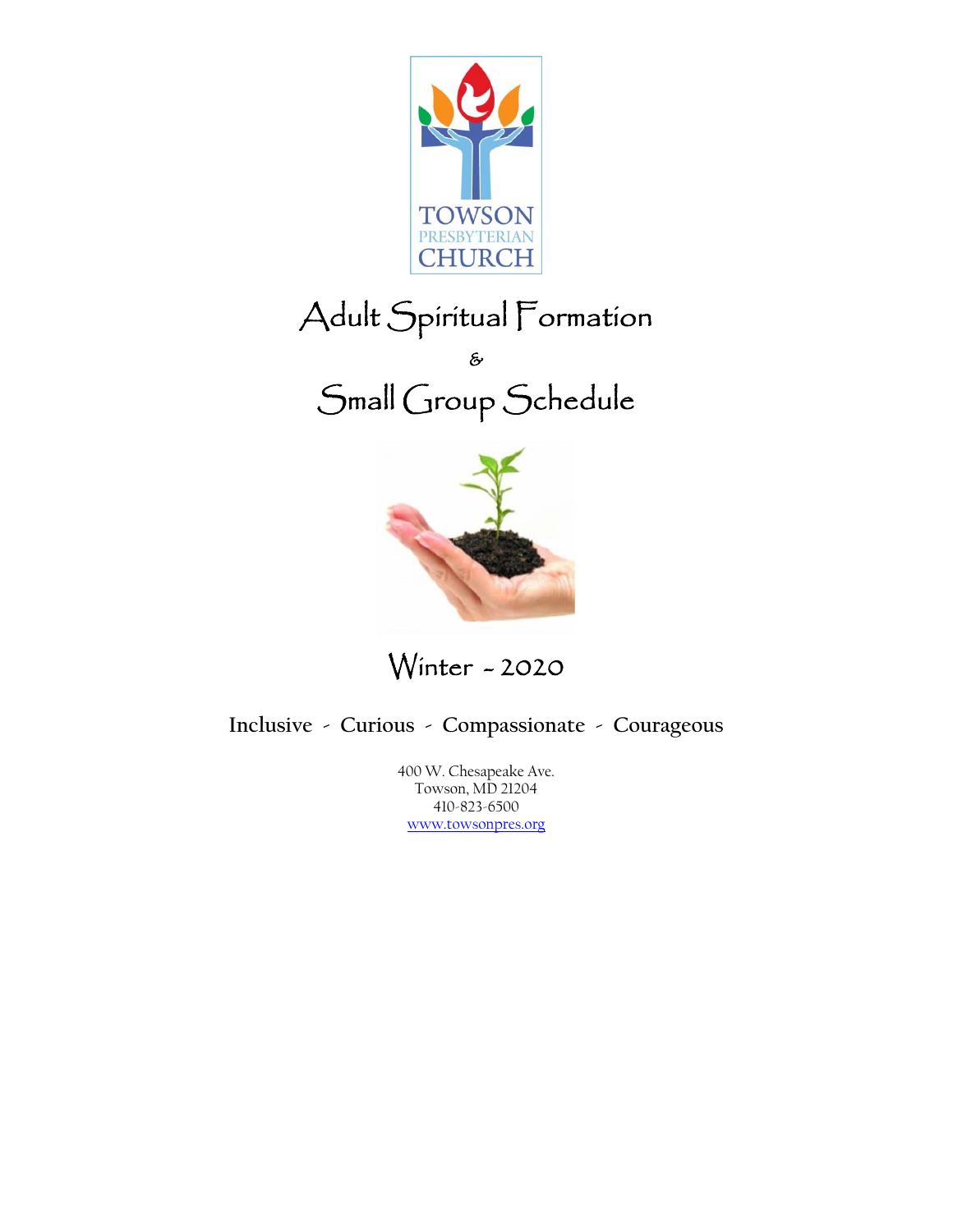# Winter Small Groups **Friendship / Fellowship Groups**

# **Diner's Club**

- *Time & Place*: TBA
- *Purpose:* Diner's Club is a small group of 10
- members/friends enjoying a potluck dinner together once a month in January, February and March. Meet new people, enjoy fellowship and have fun.
- *Leaders*: Phyllis Gray and Eric Hauer

# **Winter Hiking**

- *Time & Place*: Every other weekend starting February 1 and ends March 28, 9:00 a.m.  $-10:30.$
- *Purpose*: Come outdoors and enjoy God's creation this winter. Hikes are no more than 2 hours in length. Locations generally within 10-30 minutes of TPC and vary from easy strolls (suitable for families ages 5+) to strenuous (active adults/teens). Carpools available at TPC at 8:30 a.m.
- *Leader*: Jen Bolster

# **Tea Tasting**

- *Time & Place:* Meets Thursday Jan 23, 30 and February 6, 13, 20, 27 from 1:00-1:50 p.m. at TPC in The Nook. 湖 漢
- *Purpose:* Bring your favorite teacup, try new teas, listen to a short reading and build friendships.
- *Leader:* Karen Cicmanec

# **Meet to Eat**

- *Time & Place*: Meets three Saturdays in February-April at 6:30 p.m. Locations TBD.
- *Purpose*: Designed for singles who want to enjoy a dining experience with other church members and meet at a local restaurant. Restaurants will be modestly priced and offer a variety of cuisine.
- *Leader*: Karen Drake

# **Study Groups**

# **"We Make the Road By Walking" in Lent**

- *Time & Place:* Groups meet Sunday and throughout the week at both TPC and various members' homes.
- *Purpose*: Explore Brian McLaren's Lenten reflections in "We Make the Road By Walking." Come having read *or not read* the







WALKING

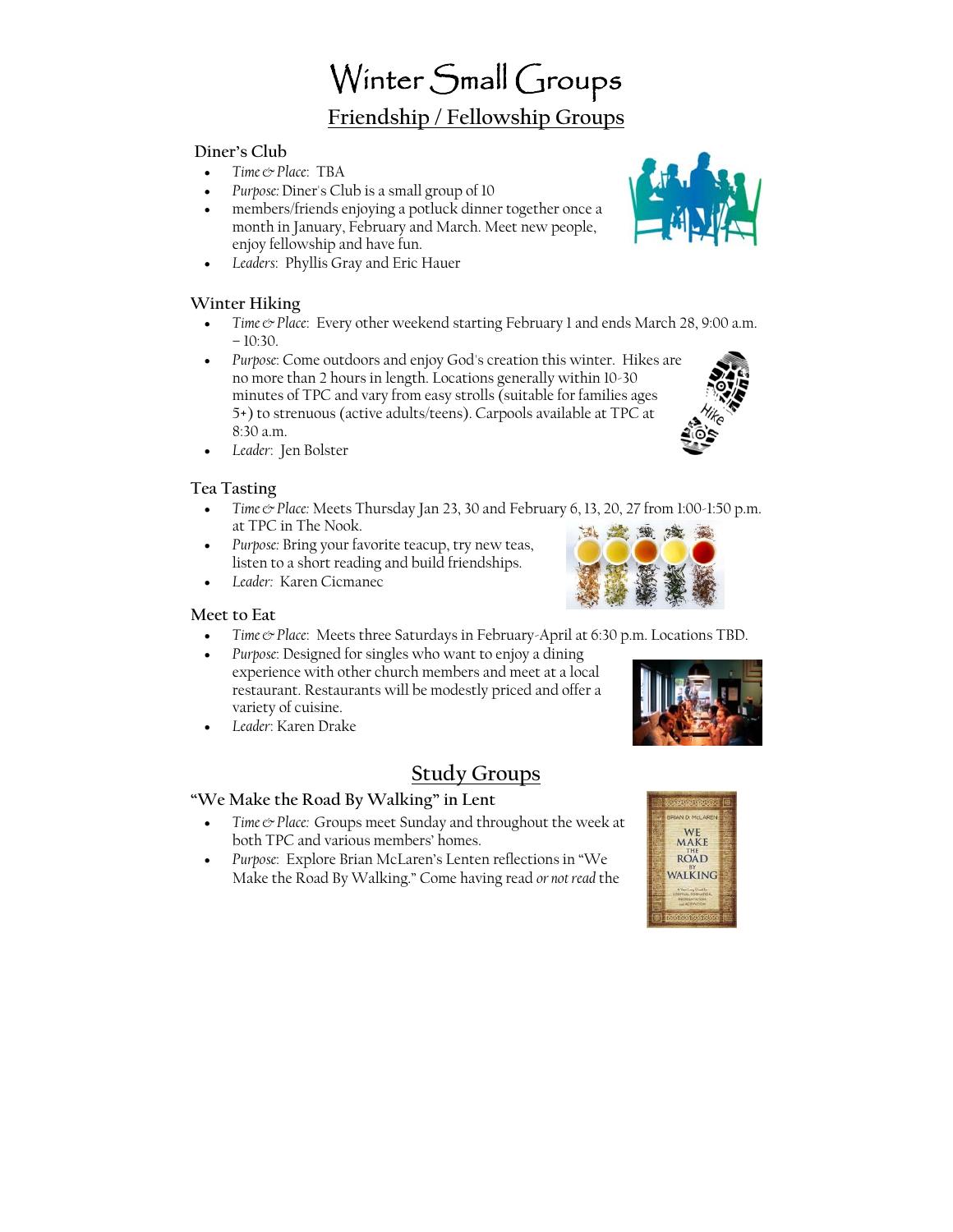chapter. Discussion groups meet 4-5 times in March to discuss a chapter a week.

 *Leaders*: Chris & Bonnie Britt, Phyllis Gray & Bob Bickel, Jim Kuhlman, Ro Nicolosi, Patty O'Brien, and Joan Pugh.

# **More About You: Intro to the Enneagram**

- *Time & Place:* Sunday February 2, 16, 23 and March 1 in the TPC Chapel from 11:30-12:30.
- *Purpose*: The Enneagram is a pathway to growth based on personality types *and their spiritual foundations.* Learn more about each type's 'core blessing' on your journey toward a better you.
- *Cost*: \$10.00/person
- *Leader*: Jimmy Carter and Enneagram Coach Bev Gorman

# **Mission Groups**

# **Immigration Study: "The Genesis of Exodus"**

- *Time & Place*: Sunday February 2, 16 and 23 in the TPC Youth Room from 11:30-12:30.
- *Purpose*: Based on the PC(USA)'s "Genesis of Exodus" documentary, deepen your understanding and explore the root causes of Central American migration.
- *Leader:* Corky Shaw

# **Gun Violence and What the Faith Community Can Do About It**

- *Time & Place*: Sunday, February 16 and 23 in the TPC Library from 11:15-12:30.
- *Purpose*: Using the PC(USA)'s "Standing on Holy Ground" webinar series, explore our denomination's theology around our gun violence policies and steps churches can take to address it.
- *Leader:* Ginny Probasco

# Upcoming Spring Small Groups

# **Running**

 Meets two Saturdays a month in April, May and June at 8:00 a.m. at Loch Raven Reservoir

# **Biking**

 Meets two Sundays a month in April and May from 2-4 p.m. at the NCR Trail's Paper Mill Rd parking lot., 1 mile off of York Rd.

**Golf** 

One Friday or Monday per month in April, May and June at a nearby golf course.